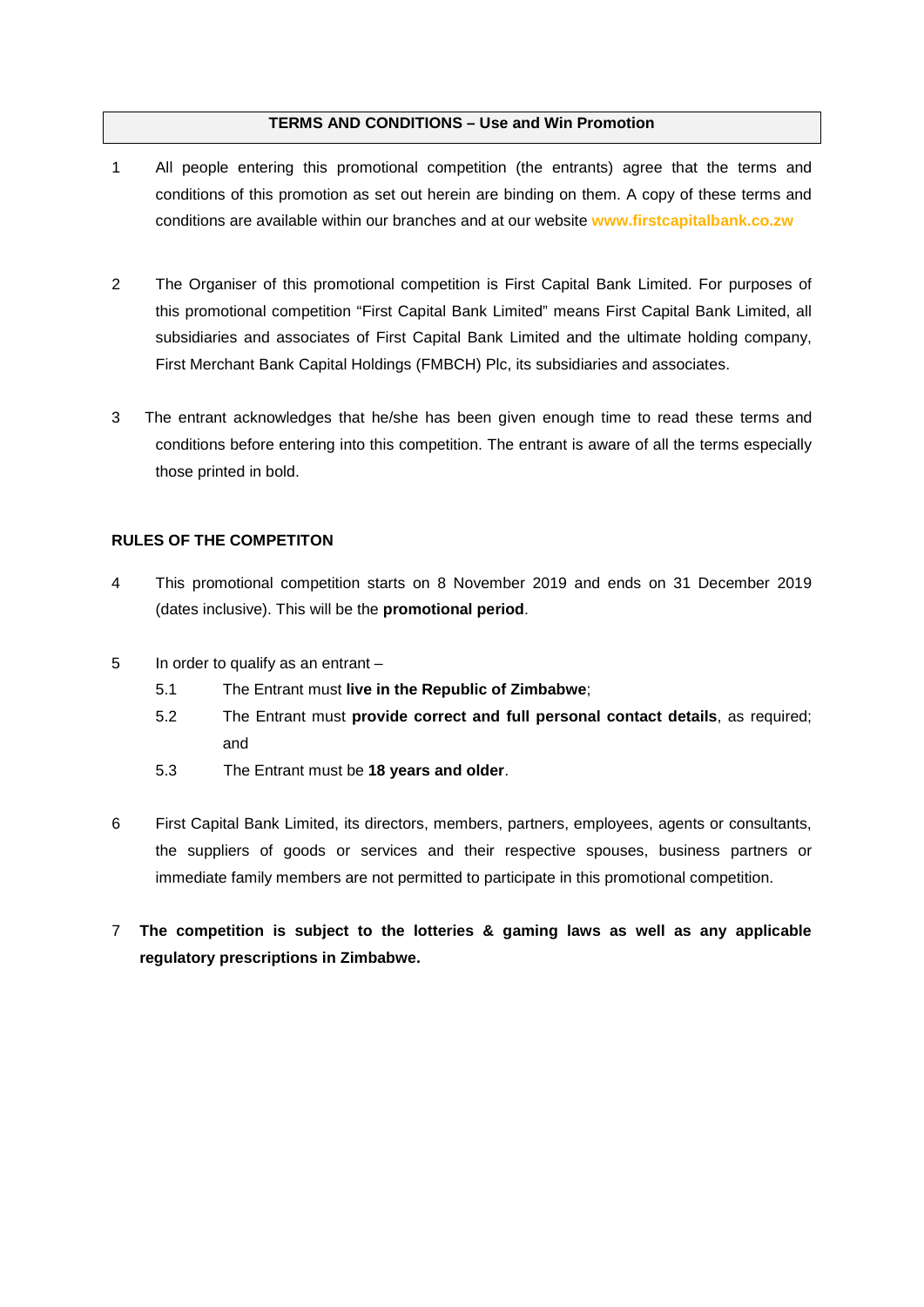## **PRIZES**

- 8 There will be weekly prizes that will be won by participating customers.
- 9 The weekly prizes include:
	- 9.1 1 x Samsung Galaxy A8 phone
	- 9.2 1 x Solar Power bank
	- 9.3 2 x \$500 Prepaid Electricity Voucher
	- 9.4 3 x 20gig Data bundles
- 10 The prizes
	- 10.1 cannot be transferred and will only be handed over to the winners if all details given are factually correct as verified by the Bank;
	- 10.2 will not be exchanged for cash amounts or for any prize other than the prize offered in this competition.
- 11 Once the prize has been handed over in terms of these rules, the results of the promotion are final in all respects and no correspondence will be allowed.

#### **METHODS OF ENTRY**

- 12 Mechanics for Use and Win Promotion:
	- 12.1 To enter into the weekly draws, entrants would have to transact using the First Capital Bank Limited Mobile or Internet Banking platforms, including App banking.
	- 12.2 Each transaction made equals one entry into the promotion, so the more transactions done, the more chances are of winning.
	- 12.3 The following transactions are applicable:
		- 12.3.1 Bill Payments
		- 12.3.2 Outward Inter Account transfers
		- 12.3.3 Zipit (outward)
		- 12.3.4 Outward RTGS

## **Promotion Draw**

13 The winners of the prizes will be randomly chosen from all qualifying entrants by a registered auditor, chartered accountant, admitted attorney, commissioner of oaths or advocate and by means of a lucky draw to take place at the premises of First Capital Bank Limited, situated at Barclay House, Corner First Street and J. Moyo Avenue, Harare, Zimbabwe on a weekly basis until the promotion ends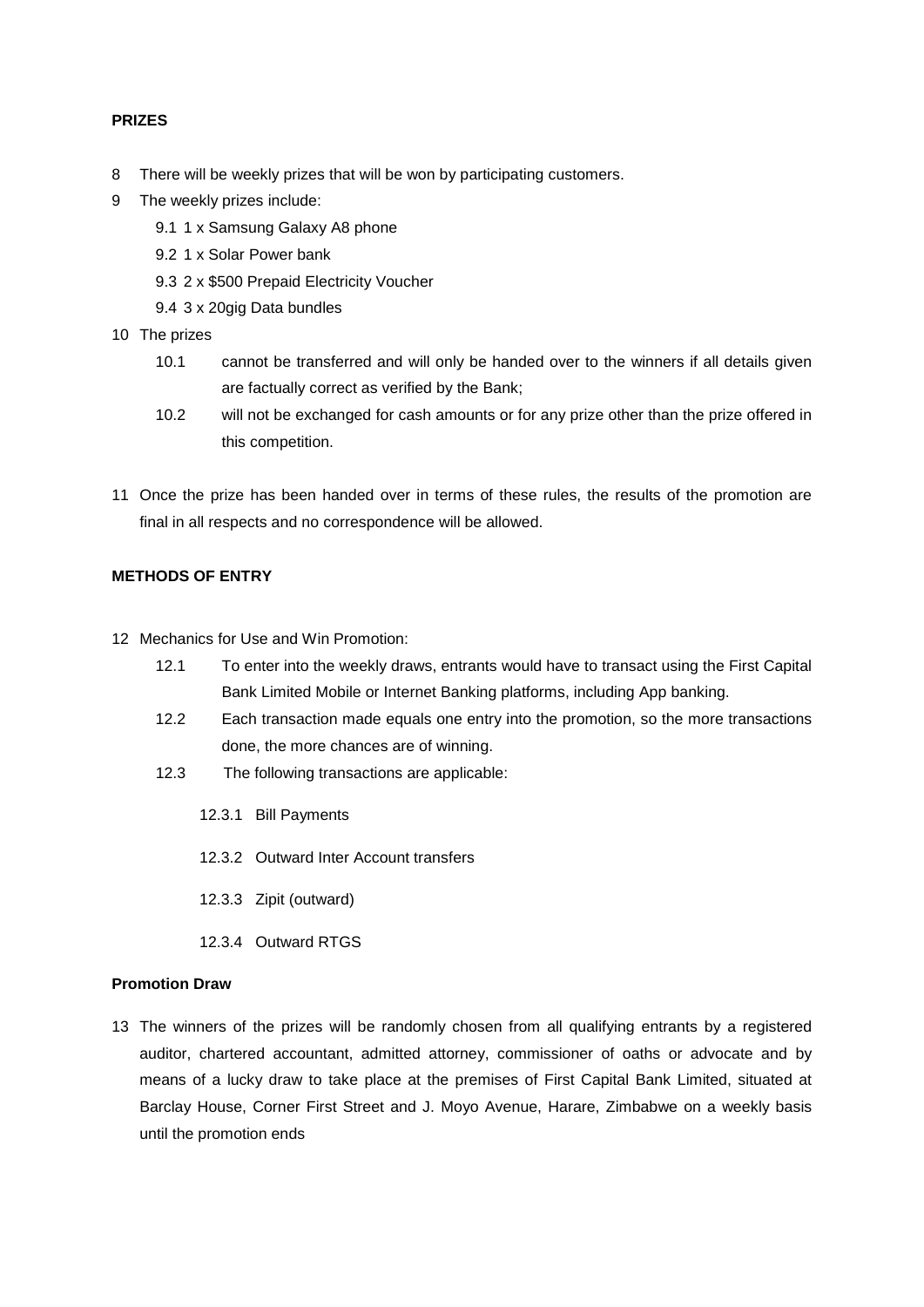### **Participation in the Promotion**

- 14 In order to participate in the promotional competition, entrants will be required to attend to the reasonable cost for their entry (this includes but is not limited to postage, entry through internet facilities, short message service [SMS], multimedia messaging service [mms] and/or any similar media or device). Such cost will not exceed what is reasonable for the method of entry (i.e postage stamp, normal SMS rates and the like).
- 15 The prize winners will be contacted telephonically. If the selected winners do not answer their landline and/or mobile phone, First Capital Bank Limited will leave a message on the prize winners' landline or mobile phone (if possible). First Capital Bank Limited undertakes to try at least three (3) times on two (2) consecutive days to notify the prize winners. If First Capital Bank Limited cannot get hold of the prize winners telephonically or cannot leave a message telephonically, the bank will send a notice to the contact details (i.e. via SMS or e-mail) provided by the entrants.
- 16 When the prize winners accept their prizes, First Capital Bank Limited would appreciate the right to identify the winners by taking their photograph (at no fee) and publishing this in the relevant media as decided by the bank.
- 17 First Capital Bank Limited does however acknowledge the prize winners' right to choose not to be identified and may refuse to have his/her photograph taken and published in printed media or to appear on radio and television.
- 18 First Capital Bank Limited has the right to publish the winners' names and photographs (at no fee) in any advertising, promotional, print, and point-of-sale or public relations material. The nature of these publications will be determined at the sole discretion of First Capital Bank Limited, for a period of twelve (12) months from the date of the lucky draw.
- 19 **Unless First Capital Bank Limited has been negligent or intended to act in a fraudulent manner, the bank is not liable in any way for any direct or indirect loss or damage because of an entrant or prize winner's participation in the promotional competition.**
- 20 If First Capital Bank Limited cannot continue with the promotional competition for any reason beyond its reasonable control or if it is required by any regulatory terms or applicable law, it may end or alter the terms of the promotional competition on condition that:
	- 20.1 no prize winners have been determined; and
	- 20.2 reasonable notice has been given beforehand to all entrants.